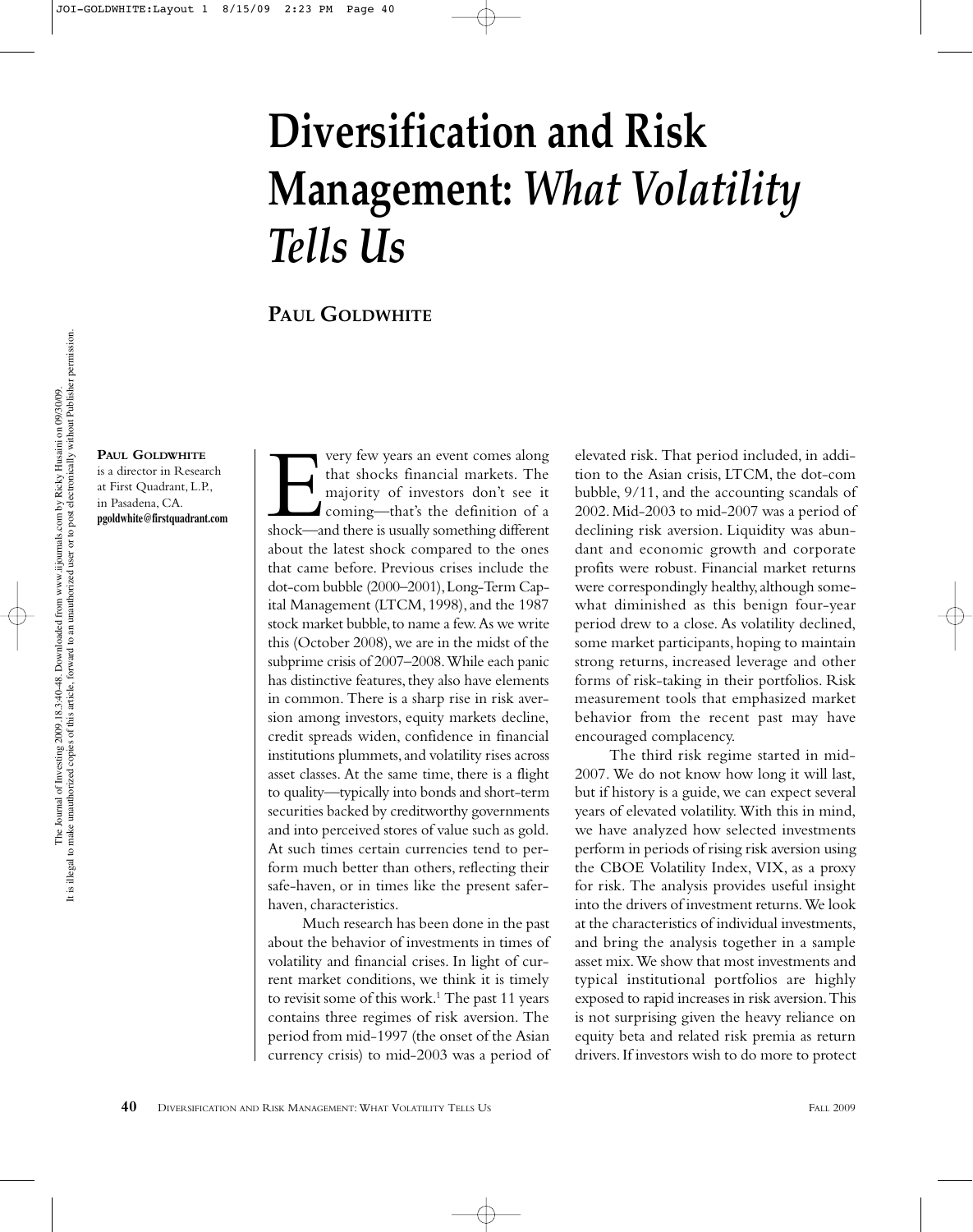their portfolios from rising risk aversion, there are a limited number of asset classes and active strategies that can help without necessarily sacrificing expected returns. While greater reliance on active strategies is one possible approach, investors must take sufficient care, in the form of analysis and understanding, to ensure that the strategies under consideration are not likely to underperform as risk aversion rises. We believe that volatility analysis should be a standard component of an investor's toolkit.

## **VOLATILITY PROVIDES INSIGHTS ON INVESTMENT BEHAVIOR**

The linkage between expected volatility and financial asset prices is well established in economic theory. Volatility is an important component of the discount rates used to establish value for financial assets. The dividend discount model used to value equity securities, for example, applies discount rates to future dividends. The discount rate is made up of a default-free interest rate such as the long-term government bond yield, plus an equity risk premium to compensate investors for the uncertain value of future dividends. The value of future

# **E XHIBIT 1**

**Volatility versus S&P 500 Returns**

dividends depends on many unknown factors, and the greater the uncertainty, the higher the equity risk premium and the higher the discount rate, which causes the equilibrium or "fair" value of equity securities to be lower. When the level of uncertainty is changing rapidly, stock prices will also be changing, and volatility will be high. Exhibit 1 illustrates the relationship between risk aversion, as expressed by the VIX, and equity returns.

The VIX is sometimes called the "fear index" because when the VIX increases, there is an expectation that stock market volatility will be rising, and many investors are unsettled by rising volatility.<sup>2</sup> Rapidly rising volatility in broad markets is more often associated with bad news than good news. We suggest a couple of reasons for this; there may be others. Positive developments at the broad market level tend to take place over an extended period of time. These may be related to rising productivity and earnings, and they unfold over a number of quarters and years. On rare occasions when there is a positive event that affects the entire market, such as an unexpectedly favorable new tax law, there is volatility as the market rapidly adjusts upwards. Positive shifts in volatility, however, are a small minority of market events. Bad news, or



*Source: Chicago Board Options Exchange; S&P; FQ.*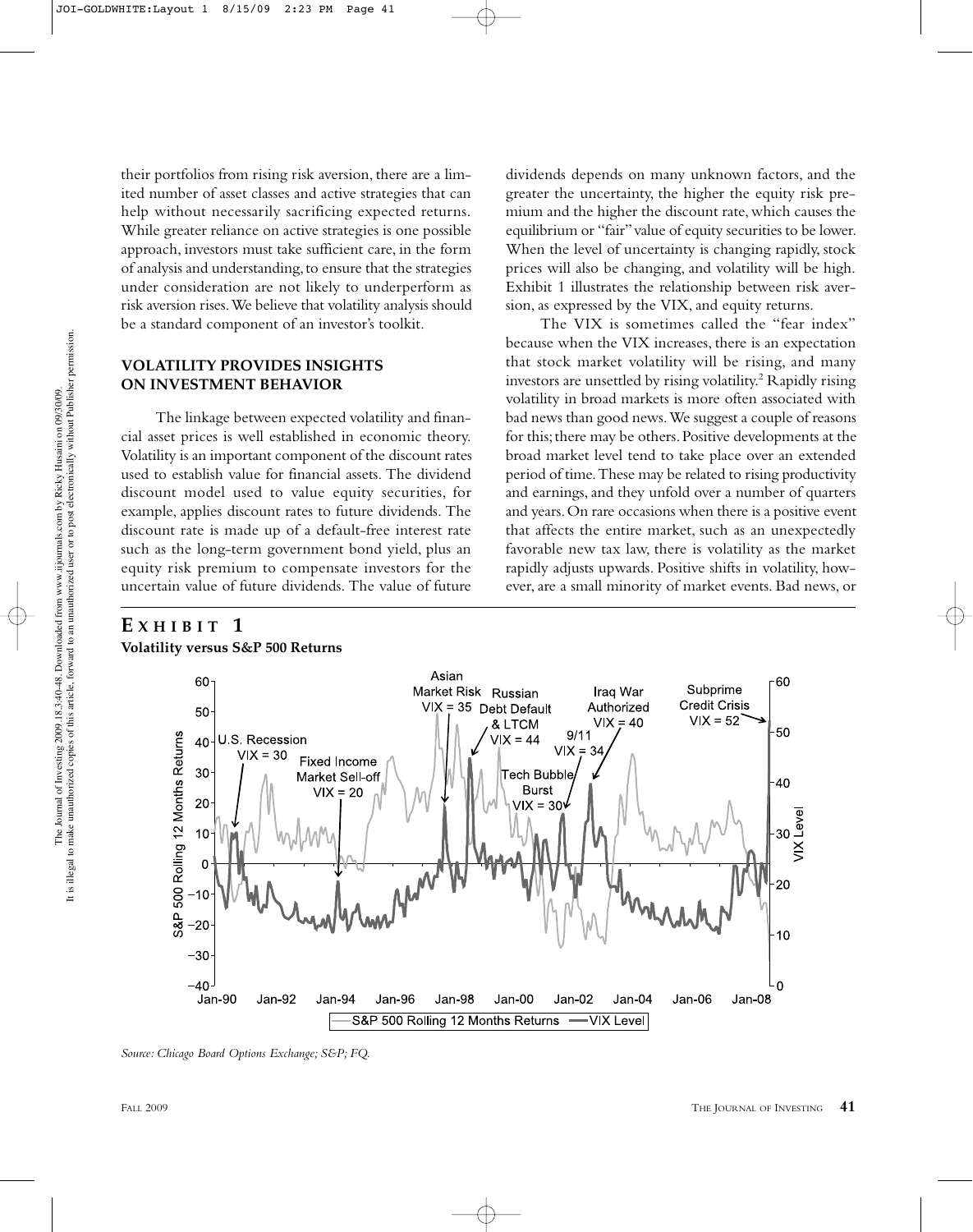the market's realization of bad news, tends to be reflected in markets rapidly. Bad news may come from an exogenous shock, such as war, surprise attack (e.g., 9/11), coups (e.g., Russian coup in 1991), disease (e.g., SARS, 2002–03), or severe weather. It may come from the distress or failure of a highly leveraged institution (e.g., LTCM), which threatens other institutions and the economy at large. In some cases, destructive forces have been building up for a while out of plain view, but are revealed suddenly, causing a rapid rise in risk aversion.

Another reason for the asymmetric reaction is that investors have a greater aversion to losing a given amount than the benefit they perceive from gaining that same amount. Most investors feel good after they gain 40%, but they feel a great deal worse

when they lose 40%. Many investors, as soon as they fear loss, flee into low-risk assets and/or seek insurance by, for example, buying options. Investors tend to be more aggressive about avoiding loss than they are about seeking gains. The asymmetry is shown by the connection between changes in the level of risk aversion and returns in the equity market. A rapid increase in risk aversion is more likely to be associated with a sharp market decline than a rapid drop in risk aversion is associated with a sharp market rise.

Because investors are particularly sensitive to how their portfolios perform as risk aversion rises, it is worthwhile understanding how investments perform in different volatility regimes. Volatility can be segmented into three regimes: rising, falling, and constant risk aversion. The following section provides the conceptual basis for how and why investments behave as they do in different volatility regimes. A later section provides empirical support.

Common usage refers to investments that perform poorly as risk aversion rises as "short volatility" because such investments behave, to some extent, as if they were short positions in an index of volatility such as the VIX. As risk aversion rises, the VIX rises and short volatility investments fall. "Long volatility" investments behave in the opposite manner.

A short volatility investment tends to provide positive returns under typical market conditions, but gives up some of its returns when volatility spikes upward. The majority of asset classes are short volatility (see Exhibit 2). Examples include high-yield bonds and strategies that sell options. Both of these investments generate steady income—coupons from high-yield bonds and premium

## **E XHIBIT 2 What is a Short Volatility Payoff?**



from options—until volatility rises. When volatility rises quickly, high-yield bonds lose value, and options may be exercised on unfavorable terms against the seller. In both cases, the loss in value from the market event may exceed many years worth of coupon or premium income. The equity market is also a short volatility investment. The broad market generates fairly steady earnings and dividends in normal times, although stock prices fluctuate. At the onset of an economic downturn, earnings and stock prices fall sharply.

The example of selling options highlights the similarity between short volatility strategies and selling insurance. With most kinds of insurance, the seller collects a steady premium until forced to make a payout when an adverse event affects the policyholder.

Most forms of risk premium or beta, and all of those connected with equity, credit, and real estate markets, public as well as private, have short volatility characteristics. This makes sense, since the idea behind a risk premium is to gain a higher return in exchange for accepting systematic risk (as distinct from company-specific risk). When risk aversion rises, the prices of many risky assets fall. Many risk premia are correlated because they rely on healthy economic activity, cash flow and profits. Investors demand that risk premia generate excess returns because they subject investors to additional risk. Investors have a special need for robust returns from their investments when the economy is weak in order to supplement diminished incomes from labor, corporate cash flow, or tax revenues. But this is also precisely the time when most risky assets perform worst. That is one reason why investors demand that risk premia deliver excess returns: they generate returns when investors are less likely to need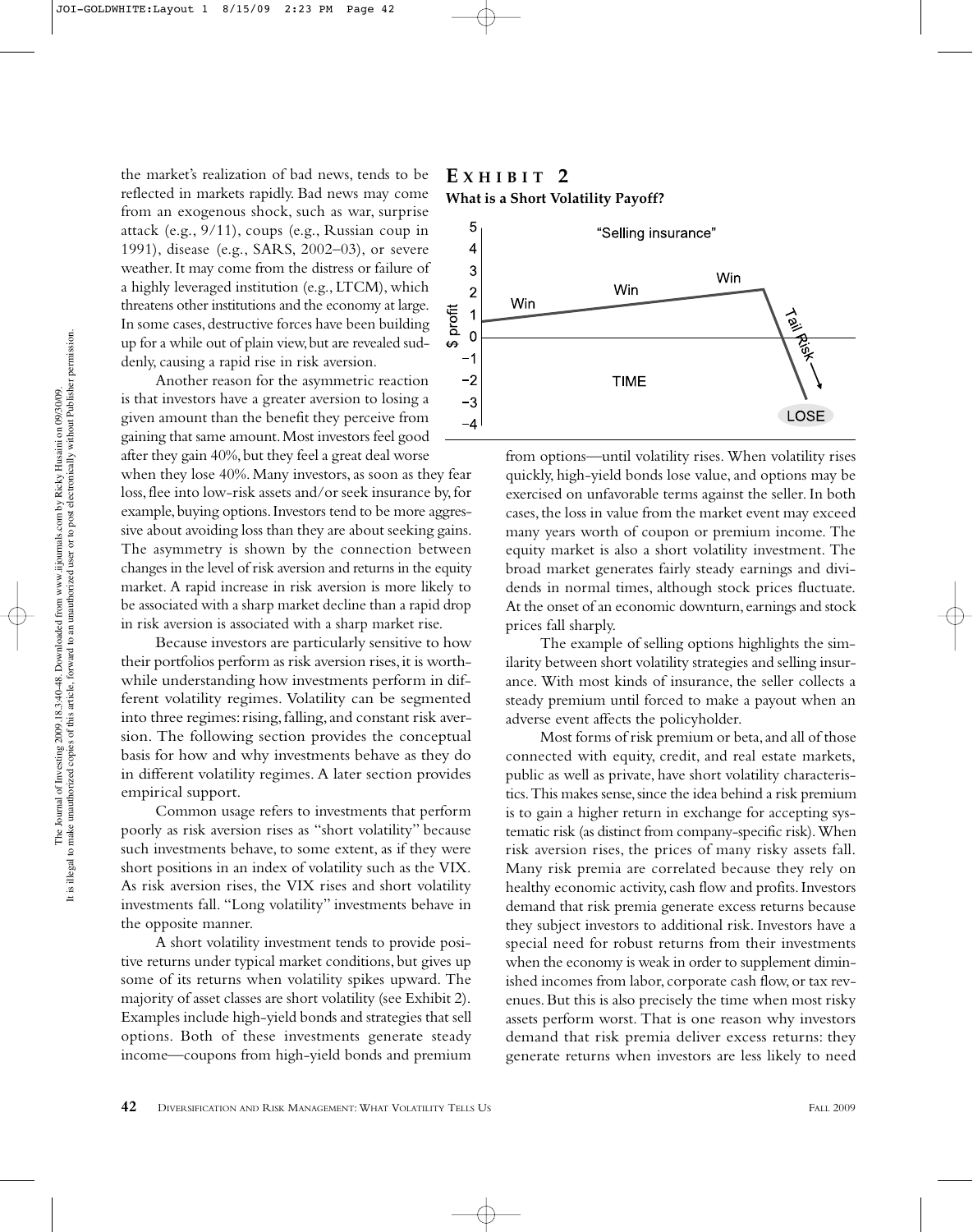them, and the returns evaporate when they are most needed. Investors need to be patient, and to have sufficiently deep pockets, to reap the benefits from risk premium/beta exposure.

There are comparatively few long volatility (see Exhibit 3) asset classes. Bonds issued by governments in the developed markets tend to show moderately positive correlations to changes in risk aversion. Such bonds benefit from a flight to quality. Gold exhibits similar behavior. These assets are viewed as safe havens. A strategy that buys options will be naturally long volatility. Such a strategy is a form of buying insurance. There are few asset classes with a zero correlation to changes in risk aversion. One example is an index of commodity futures.

So far in the discussion about categories of investments we have focused on asset classes—i.e., broad investment groups, many of which could be accessed through passively managed indexed vehicles. It is illuminating to extend the analysis to active investment strategies. The universe of active strategies is vast, and we have confined our analysis here to some widely held alternative investments, including major hedge fund categories, active currency managers, listed private equity, and infrastructure.

There is debate among investors about where the distinction between alpha and beta lies. Some argue that well-known and heavily invested strategies that are easy to implement on a systematic basis are forms of beta rather than alpha. For instance, many consider a static exposure to value or small capitalization stocks to be beta. Going a little further, some also consider the foreign exchange carry trade—a strategy that sells low-yielding currencies and buys high-yielding ones—to be a form

## **E XHIBIT 3 What is a Long Volatility Payoff?**



of beta. There is a rich discussion on this issue, but here we have taken a pragmatic approach that allows investors to sidestep this question of labeling and focus on how investments perform in the real world. We analyze all investments, beta and alpha, in terms of their behavior as risk aversion rises. In a rising risk environment, some active strategies act very much like conventional betas.

Pure alpha strategies by definition have low correlations to equity and credit markets and other risk premia. They should also have low correlations to changes in volatility, and these strategies are valued for their defensiveness in volatile market environments. It is imperative that prospective investors in a strategy consider both its correlation to other asset classes and its correlation to changes in risk aversion. The latter is crucial for understanding how the strategy is likely to perform in times of market stress.

When analyzing active strategies, investors should be aware of modifications over time to the strategy that could alter its performance during periods of rising risk aversion. This is discussed in the section below. Another consideration is that investors need to know something about the strategy, and it is not enough to know only which instruments may be held in the portfolio. This is because it is possible to replicate short and long volatility behavior using dynamic strategies implemented with instruments that are not inherently short or long volatility.

#### **EMPIRICAL ANALYSIS**

We have undertaken analysis on how investments behave in volatility regimes using the VIX, an index that measures the level of volatility that market participants

expect the S&P 500 to exhibit over approximately the next month.3 We divide investments into the three categories suggested above, depending on how they correlate to changes in the VIX:

- 1. Negative correlation
- 2. Positive correlation
- 3. No correlation

Exhibit 4 shows correlations of selected asset classes and active strategies to changes in the VIX. Most hedge fund strategies are short volatility, which is to be expected since most have some exposure to equity or credit betas. Unsurprisingly, short selling is a notable exception, with a strongly long volatility profile. A few strategies have nearly zero correlations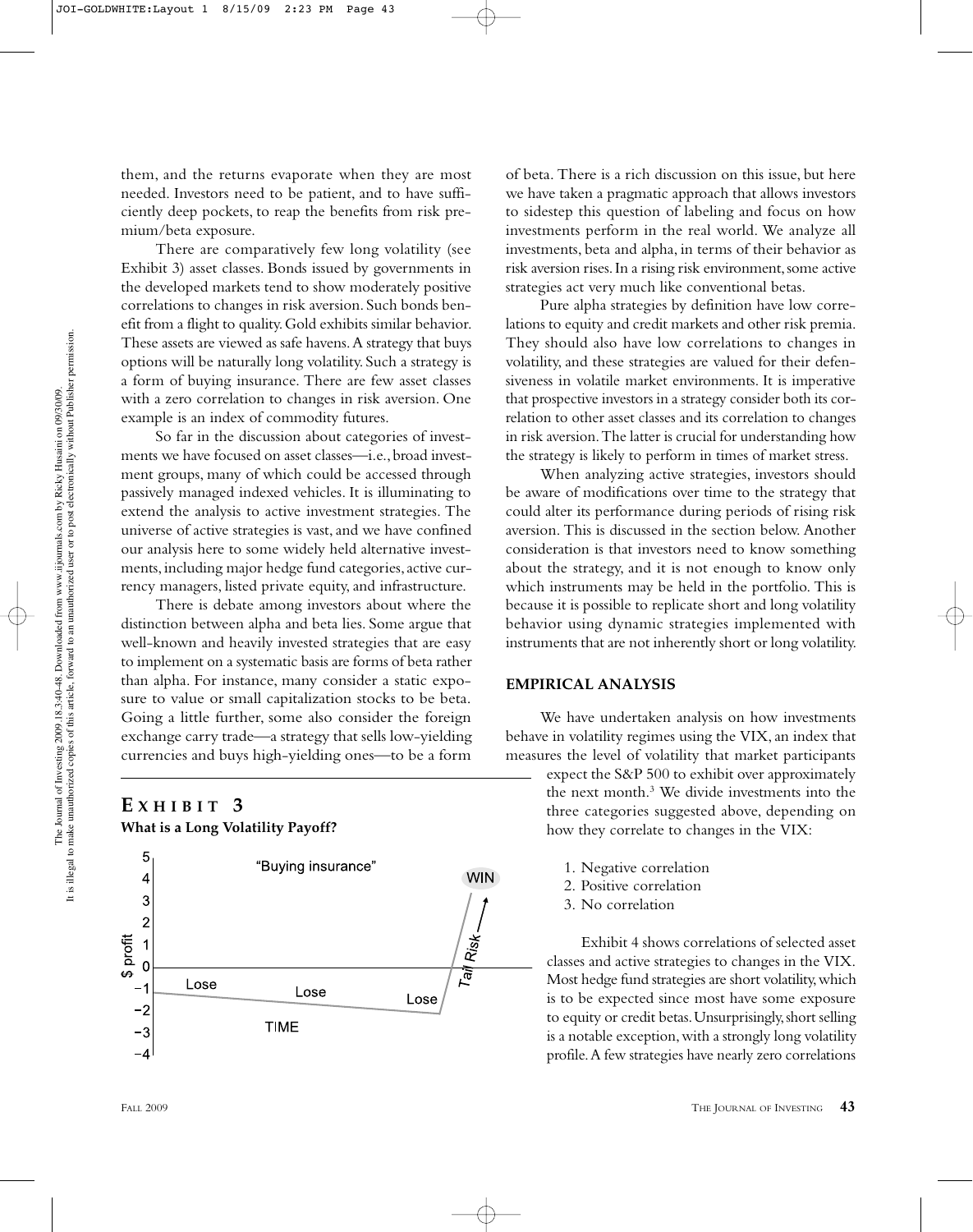# $E$ *XHIBIT* 4 **Do Most Investments Have a Short Volatility Tilt?**

|                                            | Correlations to Change in VIX (Volatility Index)                            |         |         |          |                          | <b>T</b> Statistics      |                          |
|--------------------------------------------|-----------------------------------------------------------------------------|---------|---------|----------|--------------------------|--------------------------|--------------------------|
|                                            | Market Stress:<br>S&P-22.0%<br>September 30, 2007, to<br>September 30, 2008 | 3 Years | 5 Years | 10 Years | Since<br>January<br>1990 | 10 Years                 | Since<br>January<br>1990 |
| <b>Short Volatility Tilt</b>               |                                                                             |         |         |          |                          |                          |                          |
| Sample Plan: 60% Equity, 30% Fixed Income, |                                                                             |         |         |          |                          |                          |                          |
| 10% Alternatives*                          | $-0.85$                                                                     | $-0.80$ | $-0.73$ | $-0.72$  |                          | 11.39                    |                          |
| S&P 500                                    | $-0.85$                                                                     | $-0.81$ | $-0.75$ | $-0.75$  | $-0.67$                  | 12.23                    | 1356                     |
| MSCI World Ex-U.S.                         | $-0.82$                                                                     | $-0.72$ | $-0.66$ | $-0.66$  | $-0.48$                  | 9.48                     | 8.15                     |
| <b>MSCI Emerging Markets</b>               | $-0.68$                                                                     | $-0.59$ | $-0.57$ | $-0.62$  | $-0.52$                  | 8.88                     | 9,16                     |
| <b>HFRI Event-Driven</b>                   | $-0.83$                                                                     | $-0.66$ | $-0.63$ | $-0.57$  | $-0.51$                  | 7.56                     | 8.82                     |
| <b>HFRI Fund of Funds Composite</b>        | $-0.61$                                                                     | $-0.54$ | $-0.53$ | $-0.36$  | $-0.35$                  | 4.24                     | 5.56                     |
| <b>HFRI Fund Weighted Hedge Fund</b>       | $-0.66$                                                                     | $-0.59$ | $-0.58$ | $-0.54$  | $-0.52$                  | 6.91                     | 8.98                     |
| <b>HFRI Equity Market Neutral</b>          | $-0.61$                                                                     | $-0.54$ | $-0.56$ | $-0.15$  | $-0.16$                  | 1.67                     | 2 3 6                    |
| <b>HFRI Macro</b>                          | 0.13                                                                        | $-0.04$ | $-0.08$ | $-0.06$  | $-0.18$                  | 0.62                     | 2.81                     |
| <b>HFRI Multi-Strategy</b>                 | $-0.82$                                                                     | $-0.71$ | $-0.66$ | $-0.38$  | $-0.38$                  | 4.48                     | 6.14                     |
| <b>HFRI Merger Arbitrage</b>               | $-0.81$                                                                     | $-0.65$ | $-0.60$ | $-0.48$  | $-0.40$                  | 5.87                     | 6.44                     |
| Dow Wilshire Real Estate                   | $-0.39$                                                                     | $-0.50$ | $-0.39$ | $-0.30$  | $\equiv$                 | 3.44                     | -                        |
| S&P Global Infrastructure                  | $-0.75$                                                                     | $-0.64$ | $-0.59$ | $\equiv$ | ÷.                       | $\equiv$                 |                          |
| Merrill Lynch High Yield                   | $-0.93$                                                                     | $-0.83$ | $-0.73$ | $-0.50$  | $-0.43$                  | 6.23                     | 7.02                     |
| <b>HFRI Distressed/Restructuring</b>       | $-0.73$                                                                     | $-0.55$ | $-0.52$ | $-0.40$  | $-0.40$                  | 4.70                     | 6.51                     |
| <b>HFRI Convertible Arbitrage</b>          | $-0.85$                                                                     | $-0.70$ | $-0.65$ | $-0.41$  | $-0.32$                  | 4.81                     | 5.04                     |
| <b>S&amp;P Listed Private Equity</b>       | $-0.65$                                                                     | $-0.62$ | ÷       |          |                          | $\overline{\phantom{0}}$ |                          |
| Long Volatility Tilt                       |                                                                             |         |         |          |                          |                          |                          |
| <b>HFRI Short Bias</b>                     | 0.76                                                                        | 0.72    | 0.66    | 0.54     | 0.49                     | 6.99                     | 8.39                     |
| Lehman U.S. Aggregate                      | $-0.27$                                                                     | $-0.15$ | $-0.02$ | 0.15     | $-0.01$                  | 1.69                     | 0.09                     |
| Citigroup U.S. BIG Treasury                | 0.37                                                                        | 0.31    | 0.30    | 0.35     | 0.15                     | 4.08                     | 2.21                     |
| Citigroup World Ex-U.S. Government         | 0.08                                                                        | 0.15    | 0.14    | 0.11     | 0.13                     | 1.15                     | 1.89                     |
| No/Low Embedded Volatility Tilt            |                                                                             |         |         |          |                          |                          |                          |
| Citigroup U.S. Inflation Linked            | $-0.21$                                                                     | $-0.06$ | $-0.04$ | 0.17     | ÷.                       | 1.85                     | $\overline{\phantom{0}}$ |
| <b>Barclay Currency Traders</b>            | 0.13                                                                        | $-0.01$ | $-0.09$ | $-0.03$  | 0.06                     | 0.29                     | 0.96                     |
| Dow AIG Commodity                          | $-0.27$                                                                     | $-0.21$ | $-0.20$ | $-0.11$  | $\overline{\phantom{0}}$ | 1.23                     |                          |

*Note: As of September 30, 2008;* \**Sample Plan is a hypothetical portfolio used for illustrative purposes only. The plan is composed of 40% U.S. Equities (10% R1000V, 10% R1000G, 10% R2000V, 10% R2000G), 15% MSCI World Ex-U.S., 5% MSCI Emerging Markets Equity, 20% Lehman U.S. Aggregate, 5% Citigroup World Ex-U.S. Govt., 5% Merrill Lynch High Yield, 2.5% Dow Wilshire Real Estate, 2.5% S&P Listed Private Equity, and 5% HFRI Fund of Funds. S&P Listed Private Equity data begins December 31, 2003; a blend of 50% Nasdaq and 50% Russell 2000 was used as a proxy for Private Equity prior to December 31, 2003.*

*Source: First Quadrant, LP; HFRI; StyleAdvisor; Bloomberg.*

to changes in the VIX over the past 10 years, including convertible arbitrage, equity market neutral, macro, and managed currency. Equity market neutral, however, has been short volatility recently.

Hedge funds of funds and multi-strategy indexes have been consistently moderately short volatility, which is not surprising given the prevalence of equity and credit betas mentioned earlier, and there is a rich academic literature that highlights this issue. The short volatility exposure of both of these indexes has become more pronounced recently.

Understanding why a strategy exhibits short (or long) volatility behavior is instructive. Many strategies do rely on equity and related betas, on liquidity premia or low

volatility. One example is a class of strategies called fixedincome convergence trades. These strategies typically sell a relatively low-yielding fixed income instrument and use the proceeds to buy a similar but higher-yielding security. The long position is higher yielding because it is a little less liquid, has a somewhat longer duration, is of slightly lower credit quality, etc., compared to the short position. Fixed-income convergence trades are short volatility because in quiet markets they generate steady income from the yield spread without much change in the relative price of the securities (because the securities are similar), but in a period of rising risk aversion are apt to suffer loss because of a flight to quality. In a flight to quality, investors demand high liquidity, low volatility, and high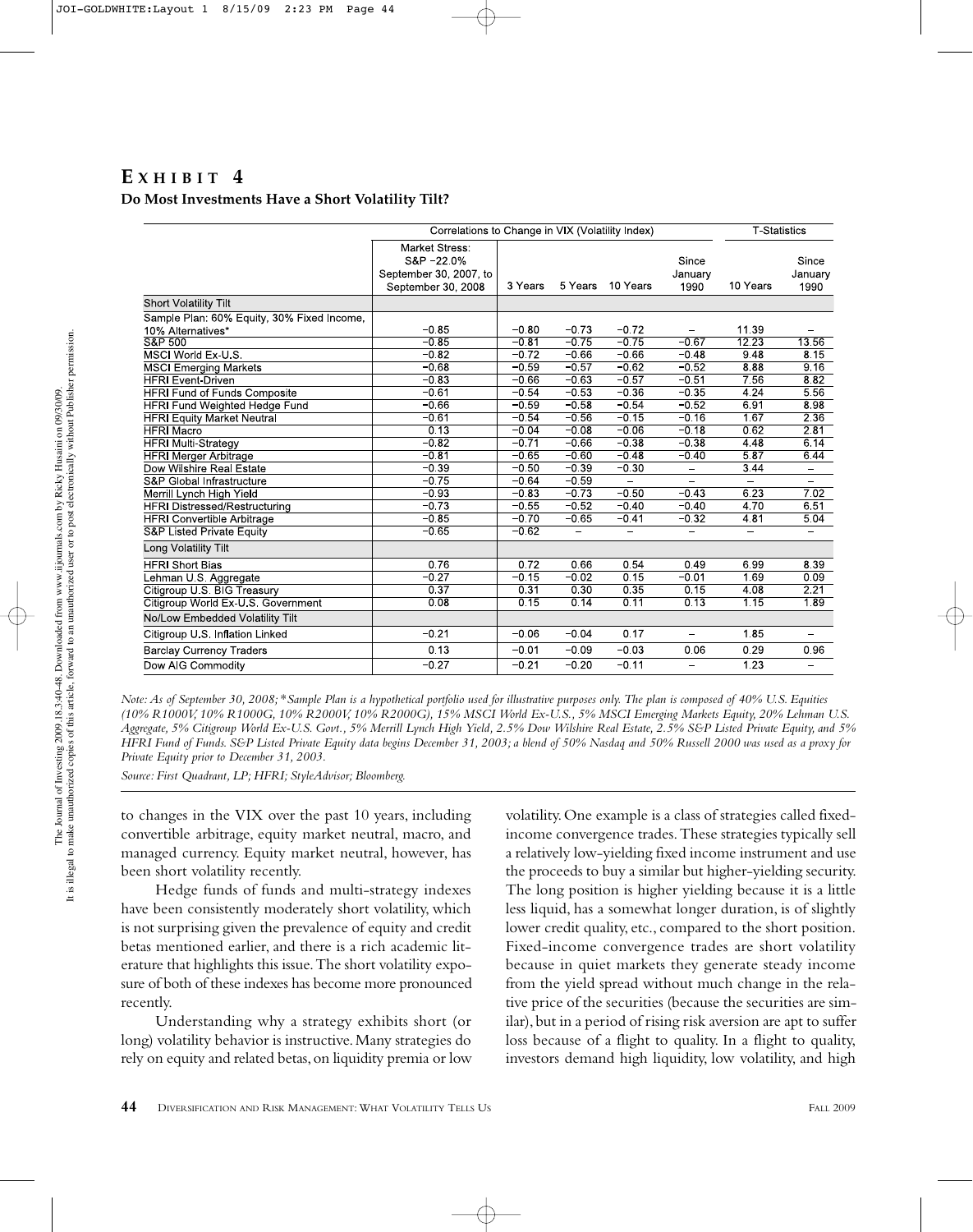creditworthiness, and are prepared to pay for it. The long position has a tendency to underperform the short position. The impact of elevated market volatility on price changes is likely to swamp the gains from the yield spread. The effect is magnified when these positions are applied with leverage, which is often the case because the unlevered yield spreads may be modest.

Another example, the foreign exchange carry trade, is short volatility because it tends to pay off in low-volatility environments. The FX carry trade entails selling currencies associated with low-yielding money market instruments, and buying currencies associated with higher-yielding money market instruments of similar credit quality. In early October, 2008, for example, a typical FX carry portfolio would have long positions in high-yielding Australian and New Zealand dollars and short positions in low-interestrate Japanese yen and Swiss francs. When currency markets are stable, the strategy earns the yield spread, but when volatility rises, there is often a retreat to "safer" currencies, which tend to have lower yields. Again, elevated market volatility swamps the return from the yield spread.

The sensitivity of an asset class to changing risk aversion tends to be fairly consistent over time, at least in terms of the direction. An asset class that is short volatility is likely to act that way over most periods, because it is a fundamental aspect of its behavior. Active strategies, however, may vary over time depending on how dynamic the underlying strategy is. If the strategy includes rotation between a long and a short position in a risk premium, then its behavior when risk aversion is rising will depend on whether it is long or short. It is most important that investors understand this aspect of a strategy. They should request sufficient data from managers on the strategies under consideration to enable them to do the analysis. One hurdle is that investors need strategy returns that include, ideally, a few crisis periods. Since we are in the midst of a crisis right now, this presents less of a difficulty. Investment managers with systematic approaches can help to overcome this hurdle with performance simulations. While simulations should be regarded with a degree of skepticism, they may nevertheless provide insight.

Earlier, we mentioned an example of a strategy where the pattern of returns in relation to rising risk aversion has changed over time: equity market neutral. On average over the past 10 years, the returns of this strategy had low correlations to changes in the VIX, but more recently the strategy has performed poorly during rising risk aversion. We don't know conclusively why this change

in behavior occurred because we don't know the underlying holdings in the portfolios that constitute the index. We can venture to make an educated guess, however. In the case of equity market neutral, many managers had emphasized value stocks and small-capitalization stocks because they had been performing well for several years prior to the middle of 2007. It has been suggested that when the subprime financial crisis erupted in the summer of 2007, the following events occurred: some multi-strategy hedge funds and investment bank proprietary trading desks, suffering large losses on securities linked to subprime loans, were forced to liquidate rapidly other parts of their portfolios, including equity holdings that were heavily represented by formerly high-flying value and small-cap stocks. Value and small-cap stocks underperformed at the same time that risk aversion spiked in equity and credit markets. We believe that the recent short volatility behavior of equity market neutral was a temporary phenomenon caused by an unusual demand for liquidity. We expect this strategy to revert to its more usual volatility-neutral pattern.

#### **IMPLICATIONS FOR ASSET ALLOCATION**

Having laid the groundwork by examining individual asset classes and alternative investment strategies, we look at the implications for asset allocation. A typical defined benefit (DB) pension plan develops its asset allocation using an iterative process that compares the valuation of liabilities with the valuation of assets. Different asset mixes are tested in a variety of market scenarios. A key consideration is the tradeoff between the average level of required contributions to the plan versus the volatility of contributions, assuming prudent and regulated levels of funding. Asset mixes with higher expected returns are usually riskier on a stand-alone basis, and are generally associated with more variable, yet on average lower, contributions. This process is called asset-liability modeling (ALM). A thorough approach to ALM incorporates one or more financial crises into the market scenarios that are modeled.

We have analyzed a sample asset mix of 60% equities, 30% fixed income, and 10% alternatives, as shown in Exhibit 5. A fairly traditional mix, it has a heavy weight to equities, and 5% from the fixed-income allocation is in high-yield bonds and the alternative assets are in real estate and private equity, all of which exhibit equity-like behavior. The weighted average correlation of this portfolio to the S&P 500 is a high 0.94, reflecting the weight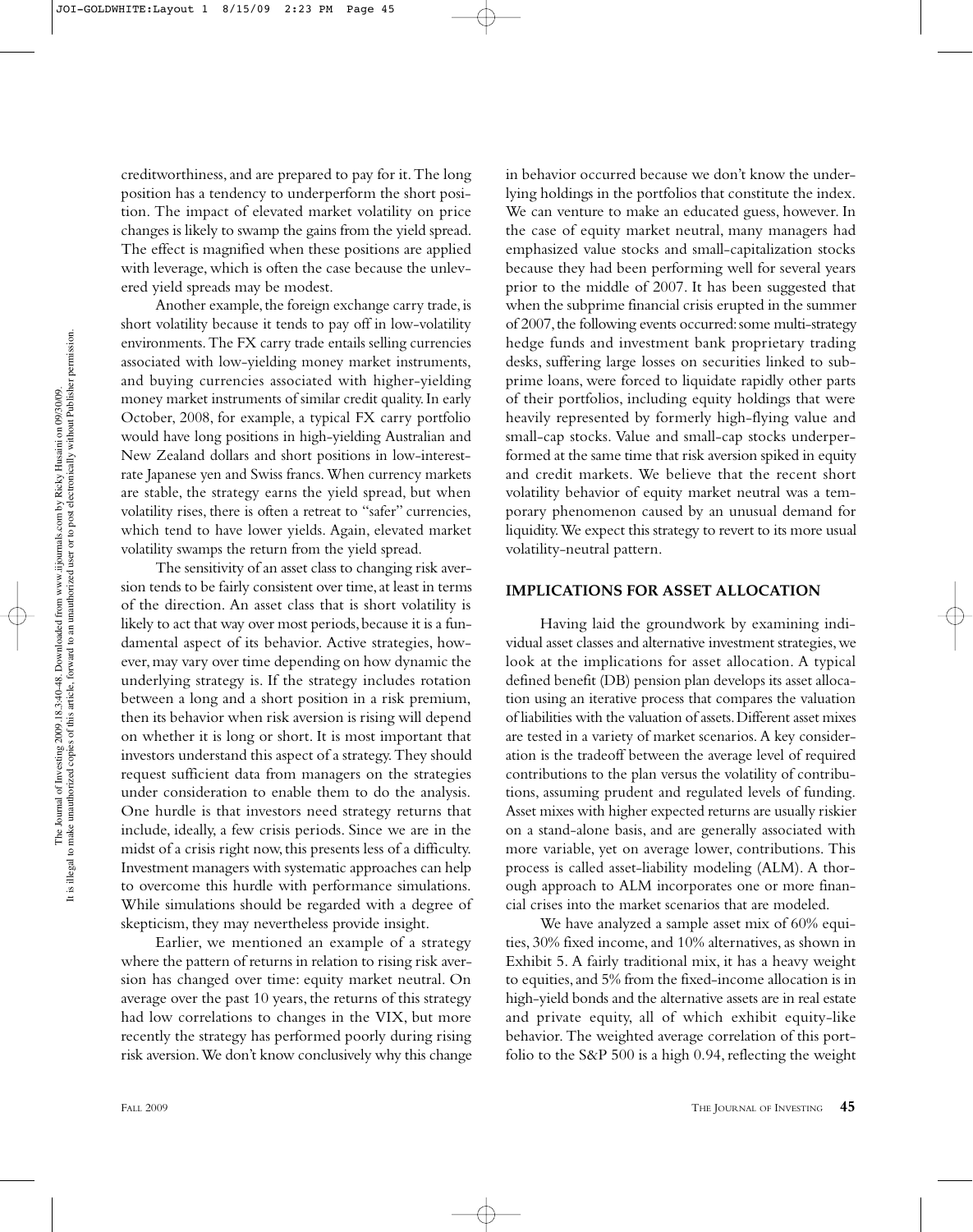## **E XHIBIT 5**

**One View of Diversification. Sample Investment Plan Asset Allocation\*. Correlations to S&P 500 Index—Five Years Ending September 30, 2008**



*Note:* \**Sample Plan is a hypothetical portfolio used for illustrative purposes only. The plan is composed of 40% U.S. Equities (10% R1000V, 10% R1000G, 10% R2000V, 10% R2000G), 15% MSCI World Ex-U.S., 5% MSCI Emerging Markets Equity, 20% Lehman U.S. Aggregate, 5% Citigroup World Ex-U.S. Govt., 5% Merrill Lynch High Yield, 2.5% Dow Wilshire Real Estate, 2.5% S&P Listed Private Equity, and 5% HFRI Fund of Funds;* \*\**S&P Listed Private Equity data begins December 31, 2003; a blend of 50% Nasdaq and 50% Russell 2000 was used as a proxy for Private Equity prior to December 31, 2003.*

*Source: First Quadrant, LP; StyleAdvisor; Bloomberg.*

to risky assets and the much greater volatility of risky assets compared to the low-correlation high quality bonds that make up 25% of the weight.

Another way to view this portfolio is from the volatility perspective, as shown in Exhibit 6. The portfolio as a whole has a pronounced short volatility tilt, so we know that it is likely to perform poorly when risk aversion rises—consistent with the heavy weight in equities and related assets. While the example above is for a DB pension plan, the implications for asset allocation, set forth below, apply to most types of investors, including defined contribution plans, endowments, foundations, sovereign wealth funds, and so forth.

Although this portfolio has a typical level of diversification for a traditional plan, its return profile is similar to an all-stock portfolio. If holders of this hypothetical portfolio wished to improve its performance in a period of rising risk aversion, they have several choices. The challenge is to do so without sacrificing too much of the expected return. Increasing the allocation to high-quality long-term bonds would improve independence from the stock market but at substantial cost to future returns. If investors are willing to apply a degree of leverage to high-quality bonds, they can augment returns. Another approach is to seek low correlations from active strategies—pure alpha—rather than from risk premium-heavy asset class exposure. Increasing the allocation to active strategies with positive or low correlations to changes in the VIX would improve the portfolio's resilience to market crises. For this approach to work, investors need to have access to sources of alpha that they have confidence in.

Earlier in this section we mentioned how a typical DB pension plan develops its asset mix. The ALM framework must be used with particular care if active strategies form a significant portion of the portfolio's risk budget. The reason is that the behavior of active strategies needs to be accurately reflected, especially in crisis periods. This may be difficult, though not impossible, if the strategies do not have much performance history. If, for example, hedge fund of funds are part of the mix, then the meaningful correlation to equities and short volatility exposure should be captured. Investors would get misleading reassurance if they model short volatility assets as non-correlated.

Investors sometimes use mean-variance optimizers to ensure that their asset mix is "efficient" in the sense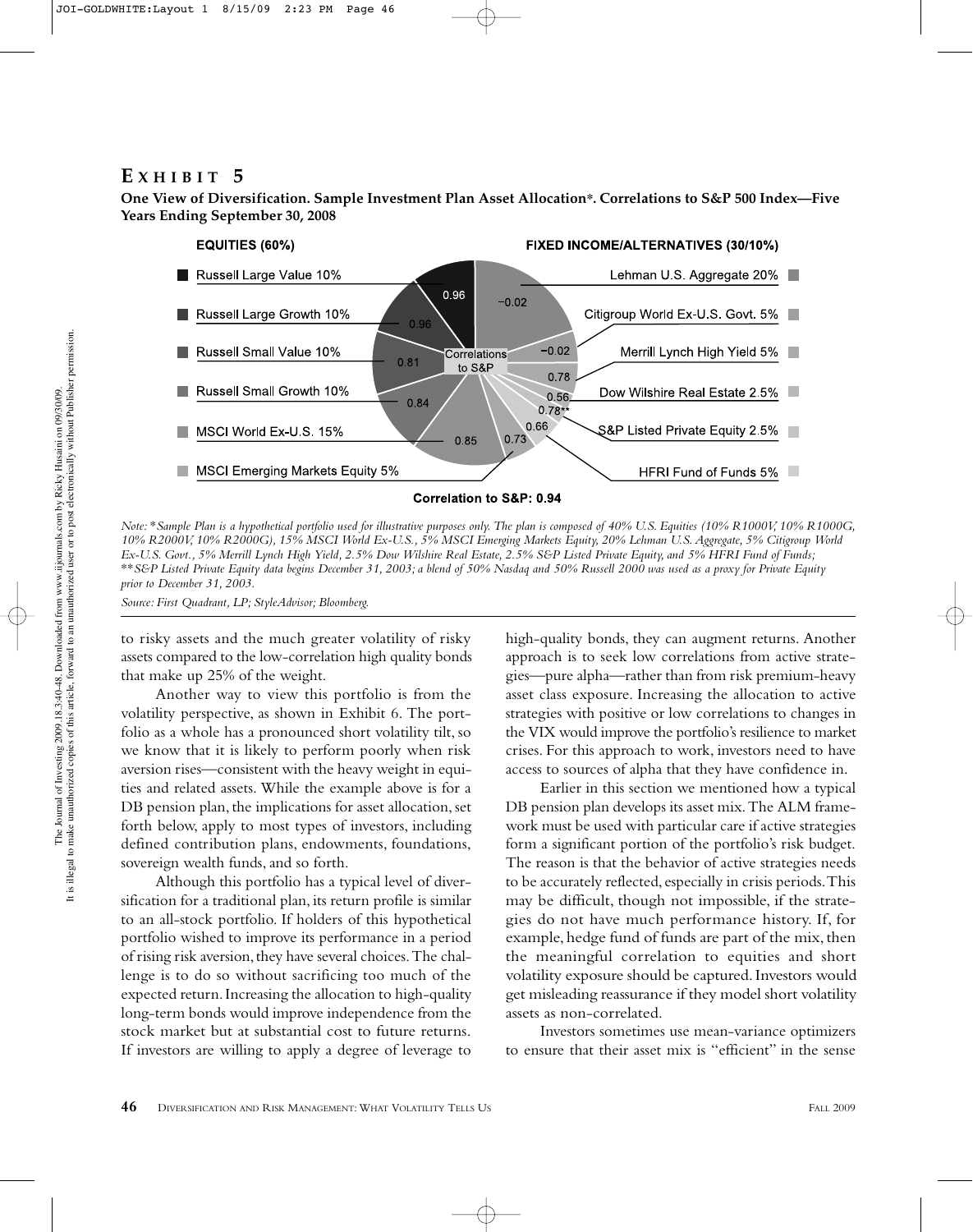# **E XHIBIT 6**

**A Different View of Diversification. Sample Investment Plan Asset Allocation\*. Correlations to Change in VIX—Five Years Ending September 30, 2008**



*10% R2000V, 10% R2000G), 15% MSCI World Ex-U.S., 5% MSCI Emerging Markets Equity, 20% Lehman U.S. Aggregate, 5% Citigroup World Ex-U.S. Govt., 5% Merrill Lynch High Yield, 2.5% Dow Wilshire Real Estate, 2.5% S&P Listed Private Equity, and 5% HFRI Fund of Funds;* \*\**S&P Listed Private Equity data begins December 31, 2003; a blend of 50% Nasdaq and 50% Russell 2000 was used as a proxy for Private Equity prior to December 31, 2003.*

*Source: First Quadrant, LP; StyleAdvisor; Bloomberg.*

that it offers the highest expected return for its level of volatility. They want the portfolios tested in the ALM framework to be mean-variance efficient, or close to it. For some kinds of investments, however, mean-variance analysis is an inadequate tool for properly assessing risk because the investment's return distribution is very different from the familiar bell-shaped curve of a normal distribution. Investments with pronounced short or long volatility exposure may have highly non-normal distributions. Failing to take into account an investment's fat negative tail would cause investors to underestimate risk in a market crisis. If those risks are important, then investors should use additional tools to improve their understanding of the portfolio's behavior. Future research will cover these concerns more fully.

## **CONCLUSION**

The purpose of this article has been to review investment diversification during periods of rising risk aversion.

We show how changes in the VIX are a useful way of categorizing investments. Most forms of risk premium underperform as risk aversion rises—a perfectly natural retreat from the threat of economic and corporate weakness. The performance of active strategies in rising risk aversion presents a mixed picture. Some strategies are just as exposed as, for example, equities, while others hold up fairly well. It is vitally important that investors undertake the analysis needed to understand how their portfolio and each of its component parts perform in bad times as well as good. Regardless of the amount of risk investors are prepared to take, they do not want to be taken by surprise.

## **ENDNOTES**

1 For a sampling of literature that provides insight on how investments behave in periods of rising risk aversion, see Weisman [2002], Agarwal and Naik [2004], and Anson and Ho [2003].